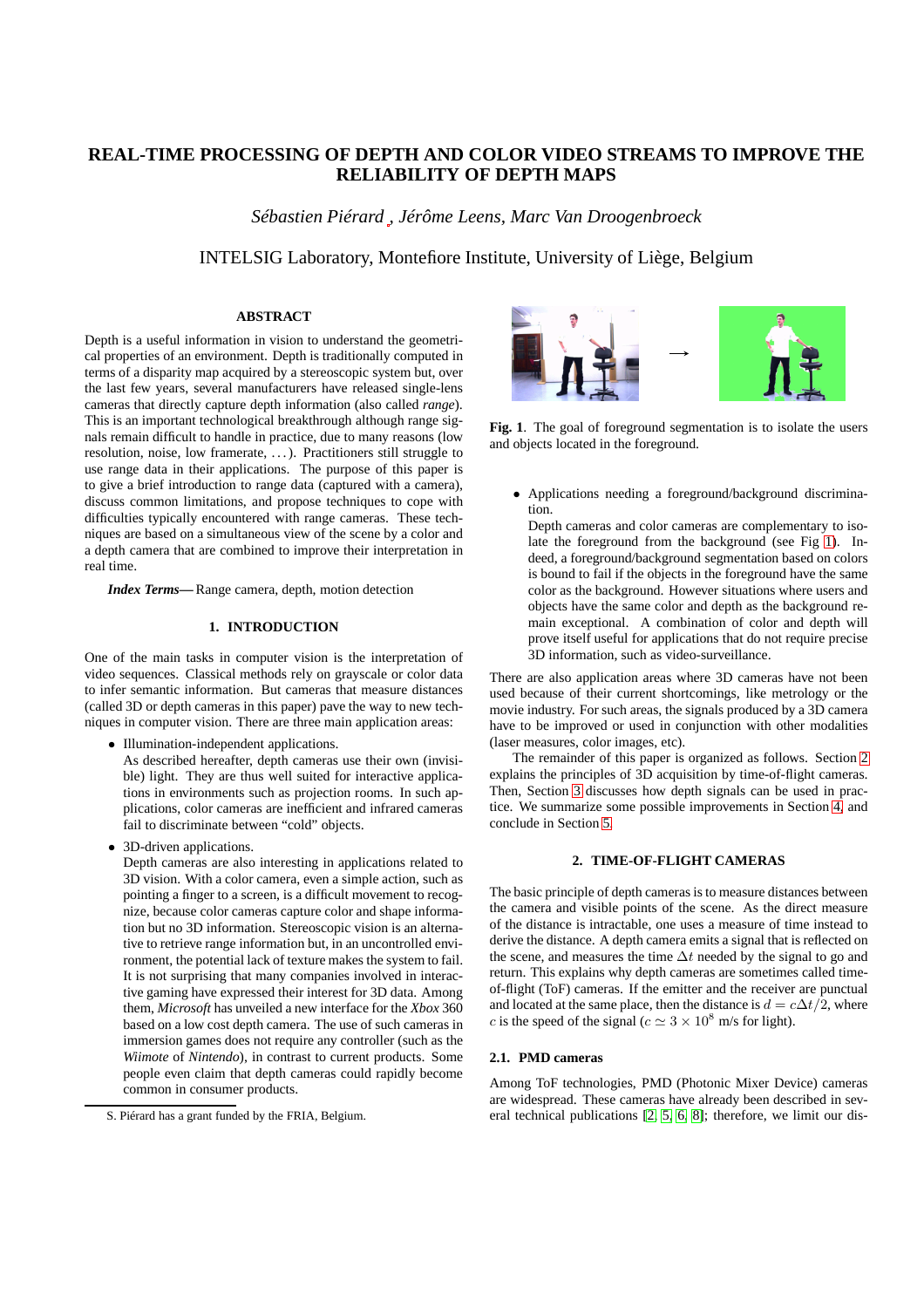

**Fig. 2**. A PMD camera (*PMD[vision]19k*). Source lights (infrared LEDs) are located on both sides of the sensor.

<span id="page-1-1"></span>cussions to the basic principles. PMD cameras illuminate the whole scene with invisible light modulated in amplitude. The modulating signal is chosen to be

$$
s(t) = a + b\cos(\omega t),
$$

where  $a > b > 0$ , t is the time,  $\omega = 2\pi f$ , and f is the modulating frequency (not to be confused with the frequency of the carrier). Usually, infrared light is used as the carrier (at a 870 nm wavelength), and the modulating frequency f is 20 MHz. Pixel sensors receive a time-delayed and attenuated version of the source signal, plus some ambient light:

$$
r(t) = a' + b' \cos(\omega(t - \Delta t)).
$$

The challenge consists in an appropriate interpretation of the three parameters  $\alpha'$ , b', and  $\Delta t$  for each pixel, especially for deriving the depth map. Note that  $a, b$ , and more importantly the original phase  $\omega t$ , are known to the receiver.

### **2.2. The PMD signals**

The PMD sensors provide three channels per pixel (or two for outdoor cameras). The channels are shown in Figure [3:](#page-1-0)

- 1. the *distance* d is proportional to the phase shift (and thus to  $\Delta t$ ) between the emitted and the received signals. d is an estimation of the distance between the camera and the corresponding point of the scene;
- 2. the *amplitude* A is proportional to the amplitude of the alternating component  $\overrightarrow{b}$  of the received signal. It measures the strength of the signal used to compute  $d$ . It is thus an indicator about the accuracy of the distance estimation;
- 3. the *intensity*  $I$  is proportional to the direct component  $a'$  of the received signal, and relates to the global luminance of the scene. Outdoor PMD cameras do not provide this third channel, because their electronic circuits are designed to avoid saturation.

The intuitive interpretation of the three channels provided by a range camera is, at best, delicate.

#### <span id="page-1-2"></span>**2.3. The PMD operations and limitations**

The task of a PMD device is to derive  $a'$ ,  $b'$ , and  $\Delta t$  from the received signal  $r(t)$ . To achieve this, the received signal  $r(t)$  is multiplied with 4 signals (internally to the device), expressed by

$$
f_{\theta}(t) = a + b \cos \left(\omega t + \theta \frac{\pi}{2}\right)
$$
 with  $\theta \in \{0, 1, 2, 3\}$ .

Then the device computes four intercorrelation signals,  $\cos\theta$ , whose integration period (shutter time)  $T$  is chosen to be a multiple of



**Fig. 3**. A color image and the 3 PMD channels.

<span id="page-1-0"></span> $2\pi/\omega = 50$  ns, so that cor<sub>θ</sub> does not depend on time. It can be shown that

$$
\mathrm{cor}_{\theta} = \frac{1}{T} \int_{} f_{\theta}(t) r(t) dt = aa' + \frac{bb'}{2} \cos \left( \omega \Delta t + \theta \frac{\pi}{2} \right),
$$

and that  $cor_0$ ,  $cor_1$ ,  $cor_2$ , and  $cor_3$  suffice to derive the three channels  $d, A$ , and I (see [\[4\]](#page-3-5) for more details). For example, the distance is estimated as

$$
d = c \frac{\arg\left(\cos \theta_0 - j \cos \theta_1 - \cos \theta_2 + j \cos \theta_2\right)}{2\omega},
$$

where  $j$  denotes the complex number and arg is the function that gives the argument of a complex number. This expression is theoretically correct, but the quality of the measures is subject to caution because we still lack a theoretical model explaining the exact behavior of the sensor. In addition, note that the ambient infrared light is required to be statistically stationary to have  $\text{cor}_{\theta}$  values being independent from time. It is otherwise impossible to derive the values of  $d$  A and I.

Despite its attractiveness, the PMD technology has its own limitations:

- Many sources of noise disturb the received signal. As  $d$ ,  $A$ ,  $I$ are evaluated indirectly (via four intercorrelations), the estimators mix several kinds of noise. In particular, d is not an accurate distance estimation. Increasing the shutter time T reduces the variance, but at the price of increasing the bias. Depth calibration of PMD sensors is an active field of research aiming at canceling this bias. Not surprisingly, it has been shown that the bias is related to both the distance and the amount of received infrared light [\[7\]](#page-3-6). Moreover, taking a larger  $T$  implies that the minimal distance between the camera and objects has to be increased to avoid saturation. Measuring depth with PMD cameras is thus not straightforward.
- The two  $\vec{A}$  and  $\vec{I}$  channels measure the amount of received infrared light. Thus, they depend on both the nominal distance between the camera and objects (the power attenuation increases with the distance), and the properties of objects (absorption/reflection coefficients and orientation).
- The current PMD cameras have a fairly small number of pixels (about  $200\times200$ ). This limited resolution introduces practical limitations to calibration. While the optical calibration (*intrinsic* parameters) is still possible with a well-known calibration object, the spatial calibration (*extrinsic* parameters) is almost impossible. Indeed, spatial calibration requires to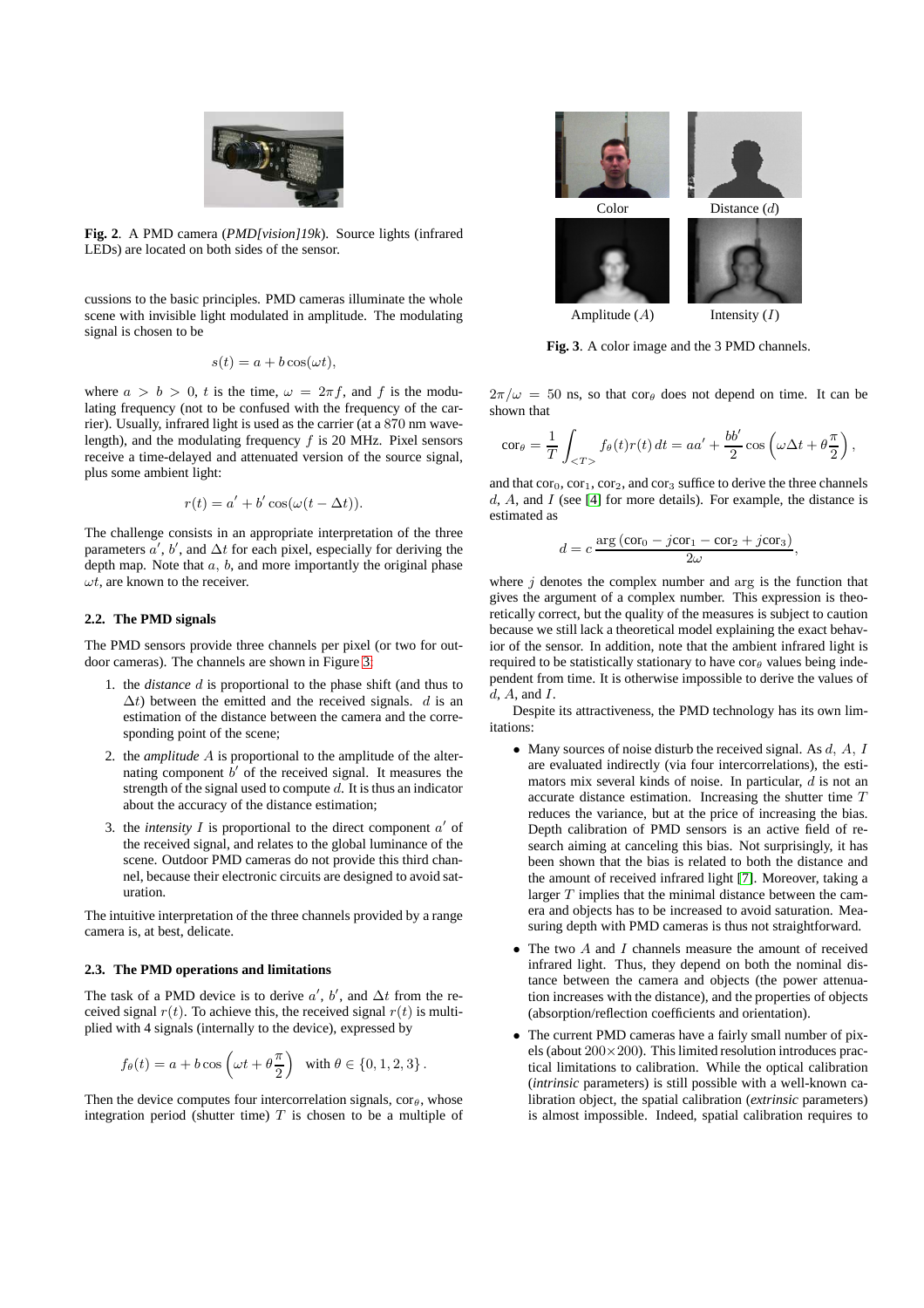register 3D points with pixels. However, due to a low resolution, each pixel corresponds to a wide solid angle, leading to inaccuracies that are unacceptable in many applications.

- It is impossible to use multiple PMD cameras in the same room because the carrier frequency is unique, even with different modulating frequencies.
- One can show that  $\text{cor}_{\theta}(\Delta t) = \text{cor}_{\theta}(\Delta t + 1/f)$ . Distance computations based only on the phase delay are therefore ambiguous up to a  $c \frac{1}{2f}$  factor, equal to 7.5 m if  $f = 20$  MHz. For example, an object located at 9 m is considered to be at a distance of  $9 - 7.5 = 1.5$  m.
- Because of persistence effects, when a fast movement occurs, a trail is observed in the three channels of the PMD camera. If the observed person or object moves quickly, a ghost appear in the images.
- The position of the light source influences the quality of the measured distances. As the light sources of PMD cameras are not located at the optical center of the sensor, shadows are observed in the  $A$  and  $I$  channels. When the light sources are laterally positioned (as in Fig. [2\)](#page-1-1), shadows are always on the left and on the right of the foreground objects.

### **3. USING THE DEPTH SIGNALS**

<span id="page-2-0"></span>The channels provided by PMD cameras are not suited for precise distance measurements. It appears that a depth calibration is not possible if one wants to deal with unknown objects at unknown distances. It is the relationship between the PMD channels that hinders the calibration process:  $d$  and  $A$  depend on each other.

However, PMD cameras are useful because it is possible to detect temporal modifications on the channels, even in the presence of additive noise. This is performed by *background subtraction* (also called *foreground detection*) algorithms, which are one of the most ubiquitous automatic video content analysis technique. Its goal is to isolate moving people and objects in the scene.

Apparently, it should be sufficient to apply a threshold on the distance channel to perform a foreground detection. In practice however, thresholding the d channel does not work well for many reasons, like the presence of noise, saturation effects, distance ambiguity, etc.

From our analysis of background subtraction algorithms, it appears that recent*sample-based* techniques [\[1,](#page-3-7) [3\]](#page-3-8) are particularly wellsuited to fill our needs: they are fast (real-time), versatile, and resilient to important amounts of noise. In addition, these techniques are pixel-based, which means that each pixel is processed independently. This is an important advantage because it avoids that noise is spread over neighboring pixels during the segmentation process. Moreover there is no need to have a precise statistical model for pixel values so that they can accommodate to any type of image channel.

Background subtraction has been intensively developed for grayscale or color cameras but, in our case, we apply it on the PMD channels. The result is that the background subtraction is performed on channels that relate to the physical distance. Consequently, a PMD foreground detection not only detects moving objects but also evaluates the distance between the objects and the camera. It can, for example, distinguish between moving objects in the close foreground and moving objects in the background.



<span id="page-2-2"></span>**Fig. 4**. Combination of background subtractions on a grayscale image and on the depth map. (a) grayscale image, (b) foreground of (a), (c) distance map, (d) segmentation of (c), and (e) final segmentation.

#### **4. PROPOSED ENHANCEMENTS**

<span id="page-2-1"></span>Many applications based on PMD cameras require an adequate foreground/background separation. However, the foreground segmentation is imperfect because of the PMD shortcomings (see Section [2.3\)](#page-1-2). Therefore it is compulsory to improve the foreground detection. Hereinafter, three enhancement methods are suggested.

### **4.1. Improved foreground/background discrimination via motion detection and combination of color and depth data**

As explained in the introduction, range data and color data are complementary to isolate the foreground from the background. Therefore, we combine the information provided by a color camera and a depth camera. This permits to detect all the moving objects despite the uncertainty on distance or color confusion.

We apply a background subtraction algorithm on the three PMD channels separately and merge the results to obtain a PMD foreground. This foreground is then merged with the one of the color camera to build the final segmentation (see Fig. [4](#page-2-2) for an illustration).

#### **4.2. Suppression of lateral shadowing effects in the PMD foreground**

Infrared sources located on the left and on the right of the sensor project shadows on the right and left sides, respectively, of the foreground. The shadows affect both channels  $\overline{A}$  and  $\overline{I}$ , but not  $\overline{d}$  (to a first approximation). Because we use the three PMD channels to